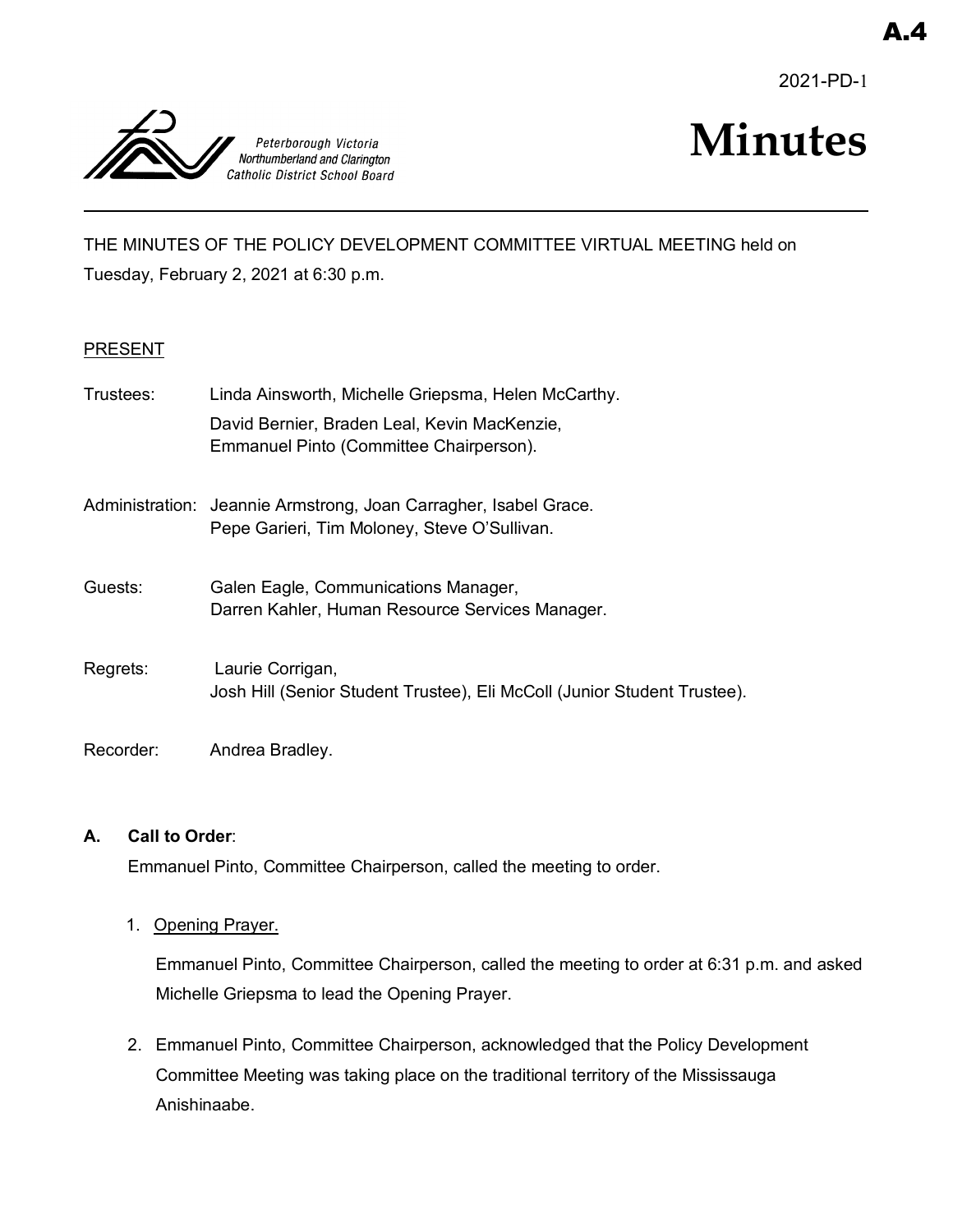- 3. Approval of the Agenda.
	- **MOTION:** Moved by Linda Ainsworth, seconded by Braden Leal, that the Policy Development Committee Agenda be accepted. Carried

4. Declarations of Conflicts of Interest.

There were no conflicts of interest.

# 5. Approval of the Draft Minutes of the Policy Development Committee Meeting held on November 17, 2020.

**MOTION:** Moved by Michelle Griepsma, seconded by Braden Leal, that the Minutes of the Policy Development Committee Meeting held on November 17, 2020, be approved as amended.

Carried.

# 6. Business Arising from the Minutes.

There was no business arising from the Minutes.

# **B. Recommended Actions/Presentations:**

1. Draft Administrative Procedure – New #1201, Old #305 and #309 *Records and Information Management*

Galen Eagle, Communications Manager, presented the Draft Administrative Procedure *Records and Information Management* and *Appendix A* to the Policy Development Committee and answered questions from Trustees.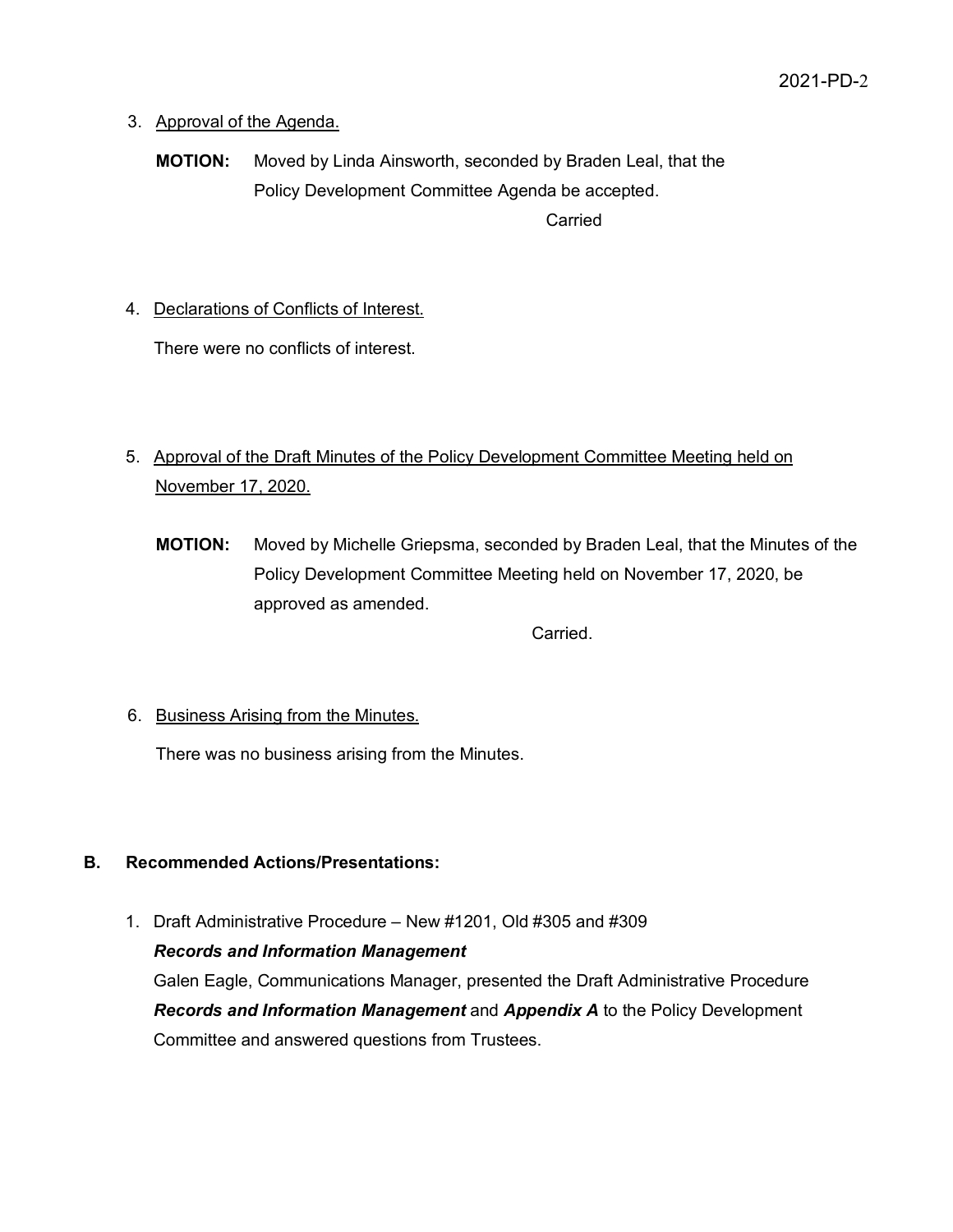**MOTION:** Moved by Linda Ainsworth, seconded by Braden Leal that the Policy Development Committee recommend to the Board that Administrative Procedure – *#305 – Records and Information Management* and Board Policy and Administrative Procedure *#309 – Historical Record,* be deleted and the revised, newly formatted, Administrative Procedure – *#1201 – Records and Information Management*, be received and posted as amended under Directional Policy – *#1200 – Records and Information Management (RIM)*.

Carried

2. Draft Administrative Procedure – New #608, Old #202 *Fair Trade Purchasing for Student Clothing*

Isabel Grace, Superintendent of Business and Finance presented the Draft Administrative Procedure, *Fair Trade Purchasing for Student Clothing* to the Policy Development Committee and answered questions from Trustees.

**MOTION:** Moved by Helen McCarthy, seconded by David Bernier that the Policy Development Committee recommend to the Board that Policy and Administrative Procedure – *#202 – Fair Trade Purchasing for Student Clothing,* be deleted and the revised, newly formatted, Administrative Procedure – *#608 – Fair Trade Purchasing for Student Clothing*, be received and posted as amended under Directional Policy – *#600 – Stewardship of Resources.*

**Carried** 

3. Draft Administrative Procedure – New #611, Old #205

*Expenditure Guidelines: Hospitality / Honorariums / Recognition / Meeting Costs* Isabel Grace, Superintendent of Business and Finance, presented the Draft Administrative Procedure *Expenditure Guidelines: Hospitality / Honorariums / Recognition / Meeting Costs* to the Policy Development Committee and answered questions from Trustees.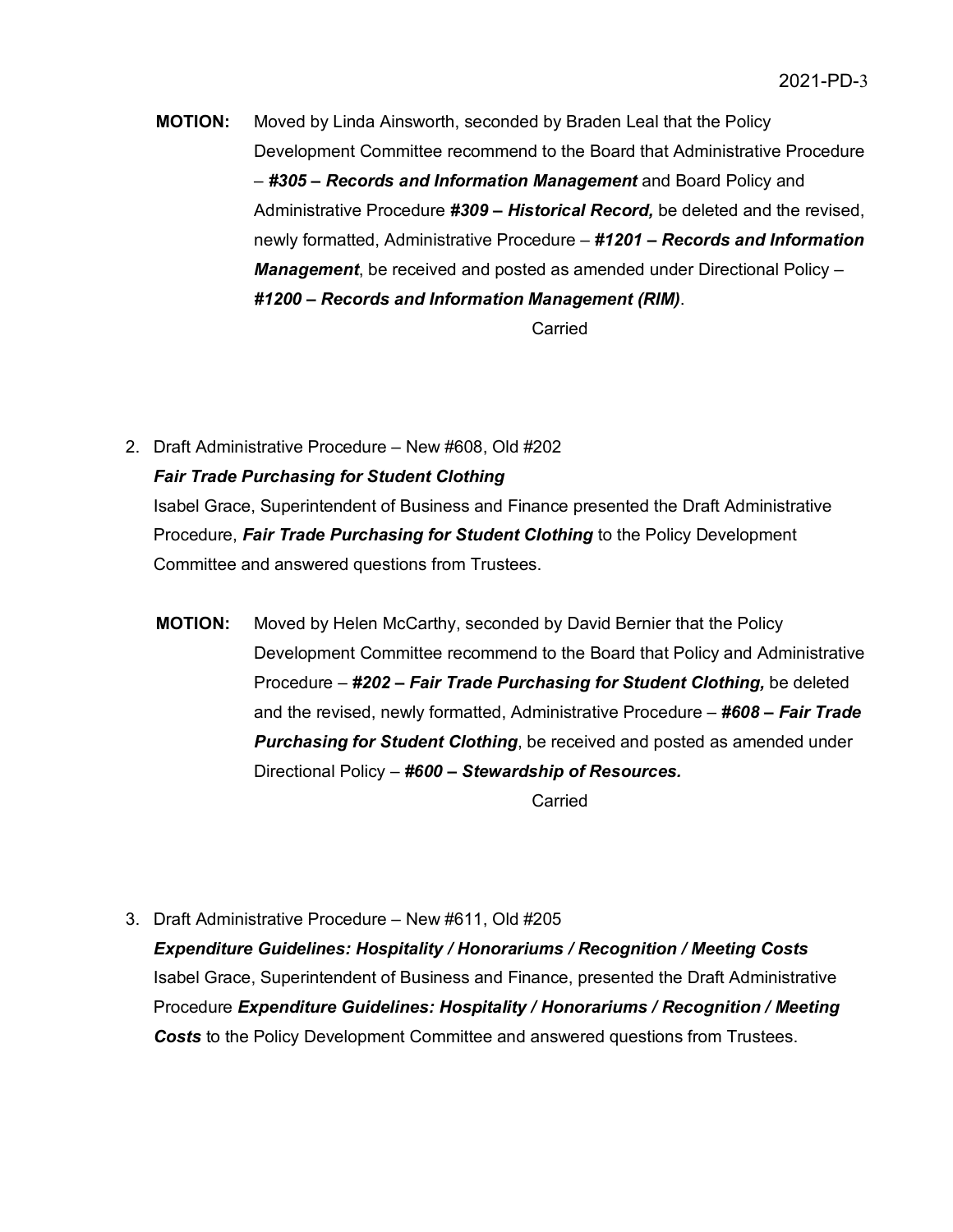**MOTION:** Moved by Kevin MacKenzie, seconded by Braden Leal that the Policy Development Committee recommend to the Board that Policy and Administrative Procedure – *#205 – Expenditure Guidelines: Hospitality / Honorariums / Recognition / Meeting Costs,* be deleted and the newly formatted, Administrative Procedure – *#611 – Expenditure Guidelines: Hospitality / Honorariums / Recognition / Meeting Costs* be received and posted as amended under Directional Policy – *#600 – Stewardship of Resources.* Carried

4. Draft Administrative Procedure – New #613, Old #209 *Fees for Learning Materials and Activities*

Isabel Grace, Superintendent of Business and Finance, presented the Draft Administrative Procedure *Fees for Learning Materials and Activities* to the Policy Development Committee and answered questions from Trustees.

**MOTION:** Moved by Michelle Griepsma, seconded by Linda Ainsworth that the Policy Development Committee recommend to the Board that Policy and Administrative Procedure – *#209 – Fees for Learning Materials and Activities,* be deleted and the newly formatted, Administrative Procedure – *#613 – Fees for Learning Materials and Activities* be received and posted as amended under Directional Policy – *#600 – Stewardship of Resources.*

**Carried** 

5. Draft Administrative Procedure – New #404

#### *Recruitment and Promotion – Teachers*

Steve O'Sullivan, Superintendent of Learning / Leadership and Human Resource Services, and Darren Kahler, Human Resource Services Manager, presented the Draft Administrative Procedure *Recruitment and Promotion – Teachers* to the Policy Development Committee and answered questions from Trustees. Minor changes will be made to the Administrative Procedure prior to posting.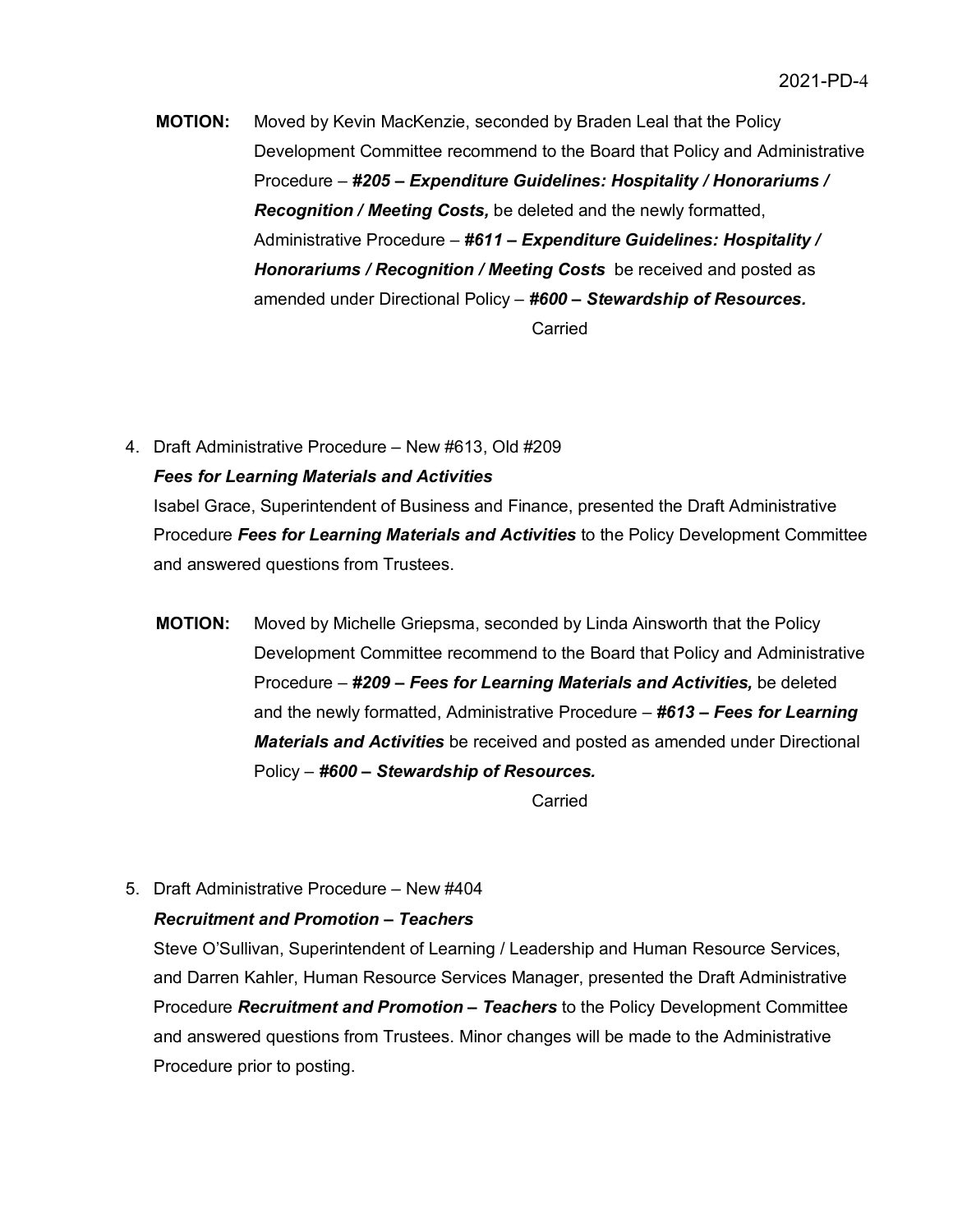**MOTION:** Moved by Helen McCarthy, seconded by Braden Leal that the Policy Development Committee recommend to the Board that new Administrative Procedure – *#404 – Recruitment and Promotion – Teachers,* be received and posted under Directional Policy – *#400 – Recruitment, Talent Development, Leadership and Succession Planning.*

Carried

6. Annual Review of Administrative Procedures:

*#508 – Workplace Harassment Prevention*

*#509 – Workplace Violence Prevention*

#### *#809 – Occupational Health and Safety*

Steve O'Sullivan, Superintendent of Learning / Leadership and Human Resource Services, and Darren Kahler, Human Resource Services Manager, presented revised Administrative Procedures – *#508 – Workplace Harassment Prevention*, *#509 – Workplace Violence Prevention* and *#809 – Occupational Health and Safety* to the Policy Development Committee and answered questions from Trustees. Minor changes will be made to the Administrative Procedures prior to posting.

**MOTION:** Moved by David Bernier, seconded by Braden Leal that the Policy Development Committee recommend to the Board that revised Administrative Procedures – *#508 – Workplace Harassment Prevention* and – *#509 – Workplace Violence Prevention* be received and posted as amended under Directional Policy – *#500 – Employee Relations;* and that revised Administrative Procedure – *#809 – Occupational Health and Safety* be received and posted as amended under Directional Policy *– #800 – Healthy Schools and Workplaces*. Carried.

**C. Information Items:** 

There were no information items.